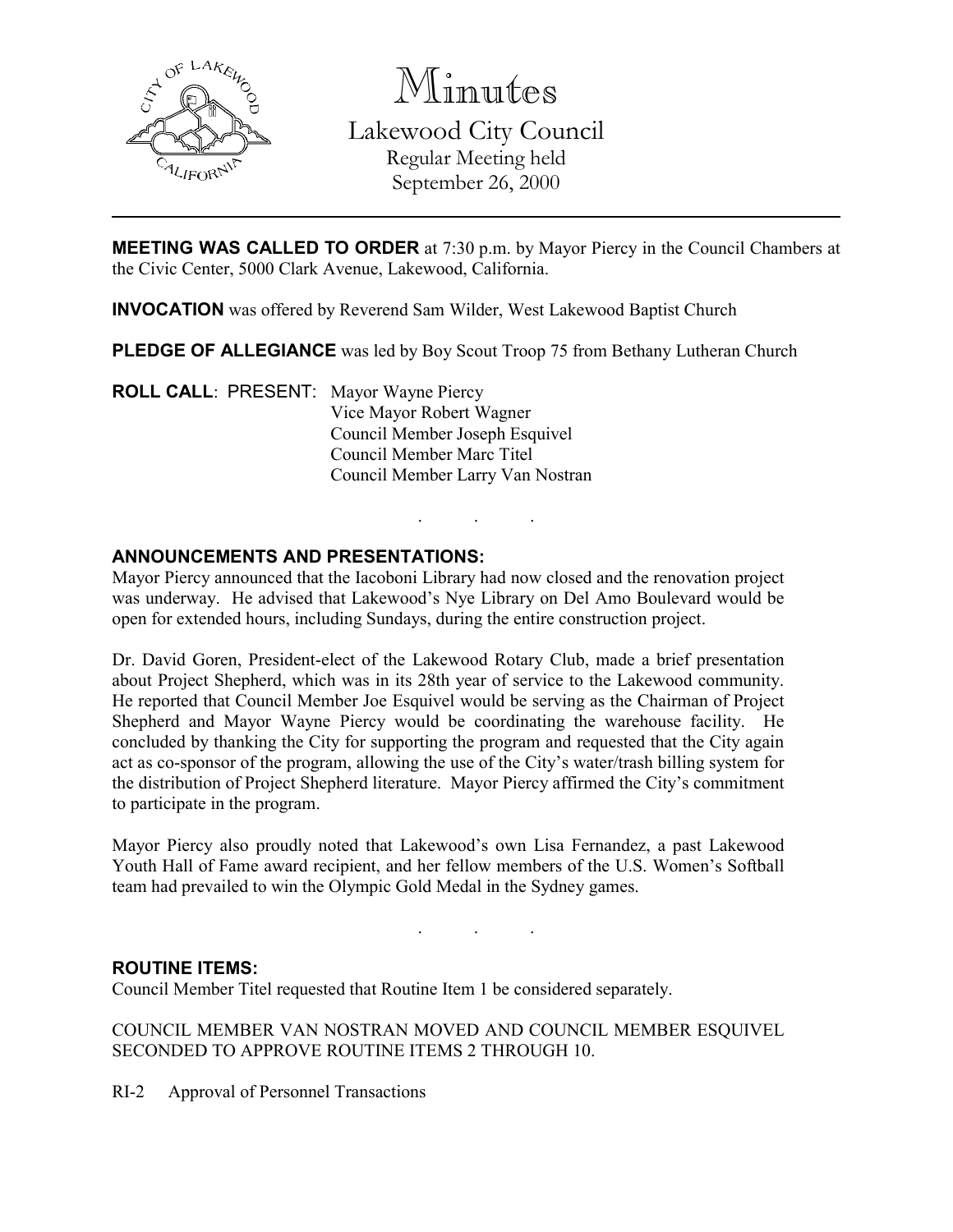#### ROUTINE ITEMS: Continued

- RI-3 Approval of Registers of Demands dated September 7, and September 14, 2000
- RI-4 Approval of Revisions to Conflict of Interest Code for City Officers and Employees
- RI-5 Approval of Monthly Report of Investment Transactions
- RI-6 Approval of Consultant Agreement for Professional Design Services with Aquatic Design Group for the Mayfair Pool Equipment Replacement Project
- RI-7 RESOLUTION NO. 2000-68; A RESOLUTION OF THE CITY COUNCIL OF THE CITY OF LAKEWOOD ESTABLISHING A PHYSICALLY HANDICAPPED PERSONS DESIGNATED PARKING SPACE ON THE EAST SIDE OF OBISPO AVENUE WITHIN THE CITY OF LAKEWOOD

RESOLUTION NO. 2000-69; A RESOLUTION OF THE CITY COUNCIL OF THE CITY OF LAKEWOOD ESTABLISHING A PHYSICALLY HANDICAPPED PERSONS DESIGNATED PARKING SPACE ON THE SOUTH SIDE OF 209TH STREET WITHIN THE CITY OF LAKEWOOD

RESOLUTION NO. 2000-70; A RESOLUTION OF THE CITY COUNCIL OF THE CITY OF LAKEWOOD RESCINDING RESOLUTIONS ESTABLISHING PHYSICALLY HANDICAPPED PERSONS DESIGNATED PARKING SPACES WITHIN THE CITY OF LAKEWOOD

- RI-8 Approval of Ground Lease and Maintenance Agreement for 6143 Woodruff Avenue
- RI-9 RESOLUTION NO. 2000-71; A RESOLUTION OF THE CITY COUNCIL OF THE CITY OF LAKEWOOD, CALIFORNIA, REAFFIRMING THE CITY'S POLICY REGARDING THE PROCUREMENT OF RECYCLED AND RECYCLABLE PRODUCTS, THE RECYCLING OF ASPHALT GRINDINGS AND CONCRETE DEBRIS FROM CITY PUBLIC WORKS PROJECTS, AND THE REQUIREMENT FOR RECYCLING FACILITIES IN NEW MULTIFAMILY RESIDENTIAL DEVELOPMENTS
- RI-10 Approval of Substitution of Subcontractors for Public Works Contract 00-10R, Monte Verde Park Improvement Project

UPON ROLL CALL VOTE, THE MOTION WAS APPROVED:

AYES: COUNCIL MEMBERS: Van Nostran, Esquivel, Titel, Wagner and Piercy NAYS: COUNCIL MEMBERS: None

RI-1 Approval of Minutes of the Meeting held August 8, 2000

COUNCIL MEMBER VAN NOSTRAN MOVED AND COUNCIL MEMBER ESQUIVEL SECONDED TO APPROVE ROUTINE ITEM 1.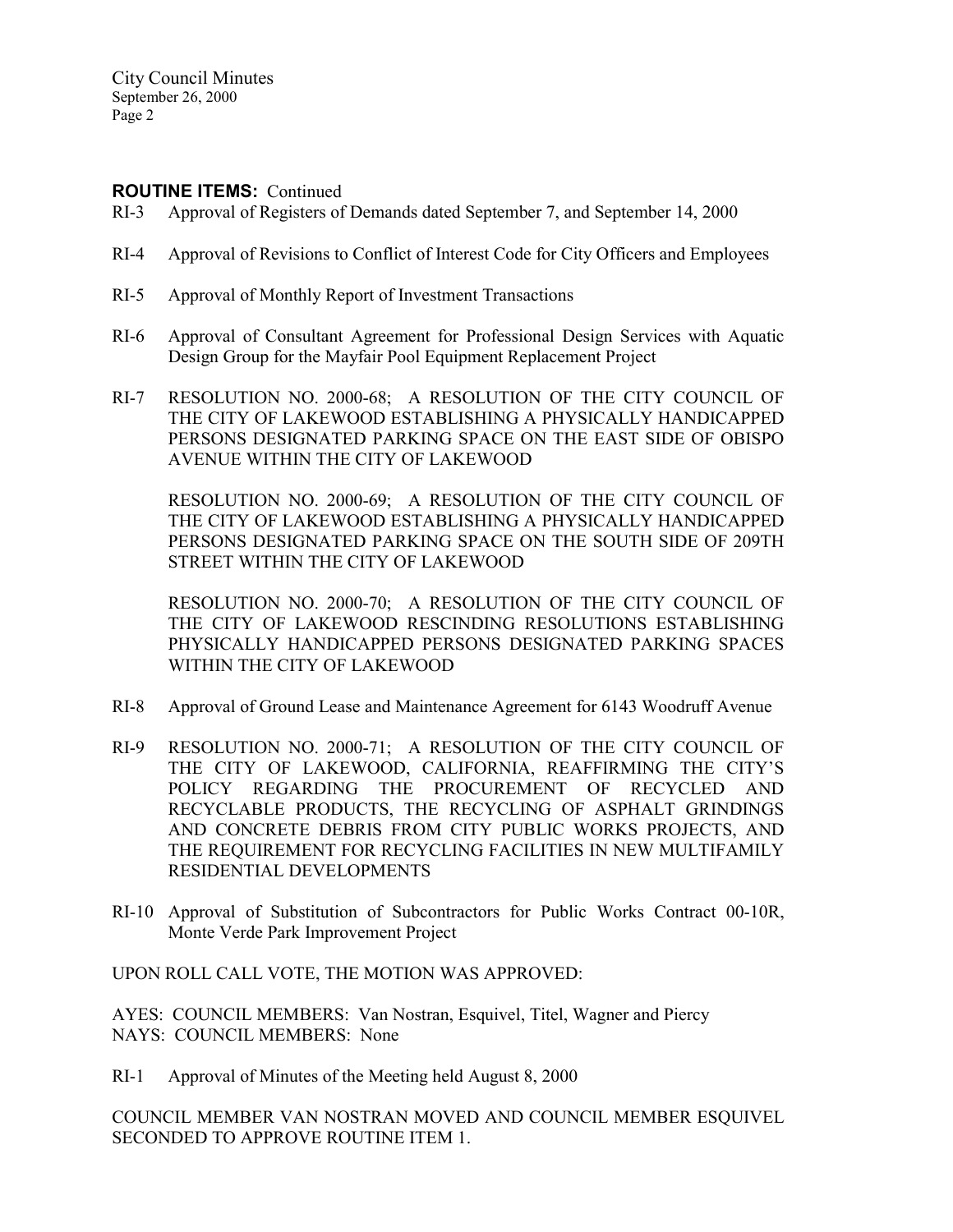#### ROUTINE ITEMS: Continued

UPON ROLL CALL VOTE, THE MOTION WAS APPROVED:

AYES: COUNCIL MEMBERS: Van Nostran, Esquivel, Wagner and Piercy NAYS: COUNCIL MEMBERS: None ABSTAIN: COUNCIL MEMBERS: Titel

# 1.1 • AWARD OF BID FOR PUBLIC WORKS PROJECT NO. 00-16, LOCAL STREET PAVEMENT REHAB

. . .

Lisa A. Rapp, Director of Public Works, displayed slides and presented an oral report based on her memorandum contained in the agenda packet and reported that four bids had been received for the Local Street Pavement Rehab Project which provided for the resurfacing of streets in the area south of South Street between Clark and Woodruff Avenues, south of Candlewood Street between Clark Avenue and Bellflower Boulevard, and certain streets east of Palo Verde Avenue where new water main line installation was completed earlier this year. She stated that in addition to the paving, testing of the materials would be required as well as hardscape maintenance. She noted that the Palo Verde Avenue streets had been a deductive part of the project but that recent legislation would be providing additional transportation funds, allowing the area to be included in this project. It was the recommendation of staff that the City Council award the contract to All American Asphalt in the amount of \$1,506,291; approve an agreement with Associated Soils Engineering, Inc. in amount of \$27,000 for testing services; approve an agreement with Kalban, Inc. for hardscape maintenance services; authorize staff to approve a cumulative total of change orders not to exceed \$75,000; and appropriate unreserved General Fund balance of \$408,000 for the street project and \$162,000 for hardscape maintenance.

Mayor Piercy stated he was pleased to see that the money from the State would be well spent by allowing this project to be expanded.

Council Member Van Nostran remarked that these repairs were very timely, that is was important to catch the streets before they deteriorated to a state where they would be much more costly to repair. He noted that the hardscape repairs should also please a number of area residents.

Mayor Piercy opened the public hearing at 7:50 p.m. and called for anyone in the audience wishing to address the City Council on this matter. There was no response.

VICE MAYOR WAGNER MOVED AND COUNCIL MEMBER VAN NOSTRAN SECONDED TO CLOSE THE PUBLIC HEARING AND APPROVE STAFF'S RECOMMENDATION. UPON ROLL CALL VOTE, THE MOTION WAS APPROVED:

AYES: COUNCIL MEMBERS: Van Nostran, Esquivel, Titel, Wagner and Piercy NAYS: COUNCIL MEMBERS: None

 $\mathbf{r}$  .  $\mathbf{r}$  ,  $\mathbf{r}$  ,  $\mathbf{r}$  ,  $\mathbf{r}$  ,  $\mathbf{r}$  ,  $\mathbf{r}$  ,  $\mathbf{r}$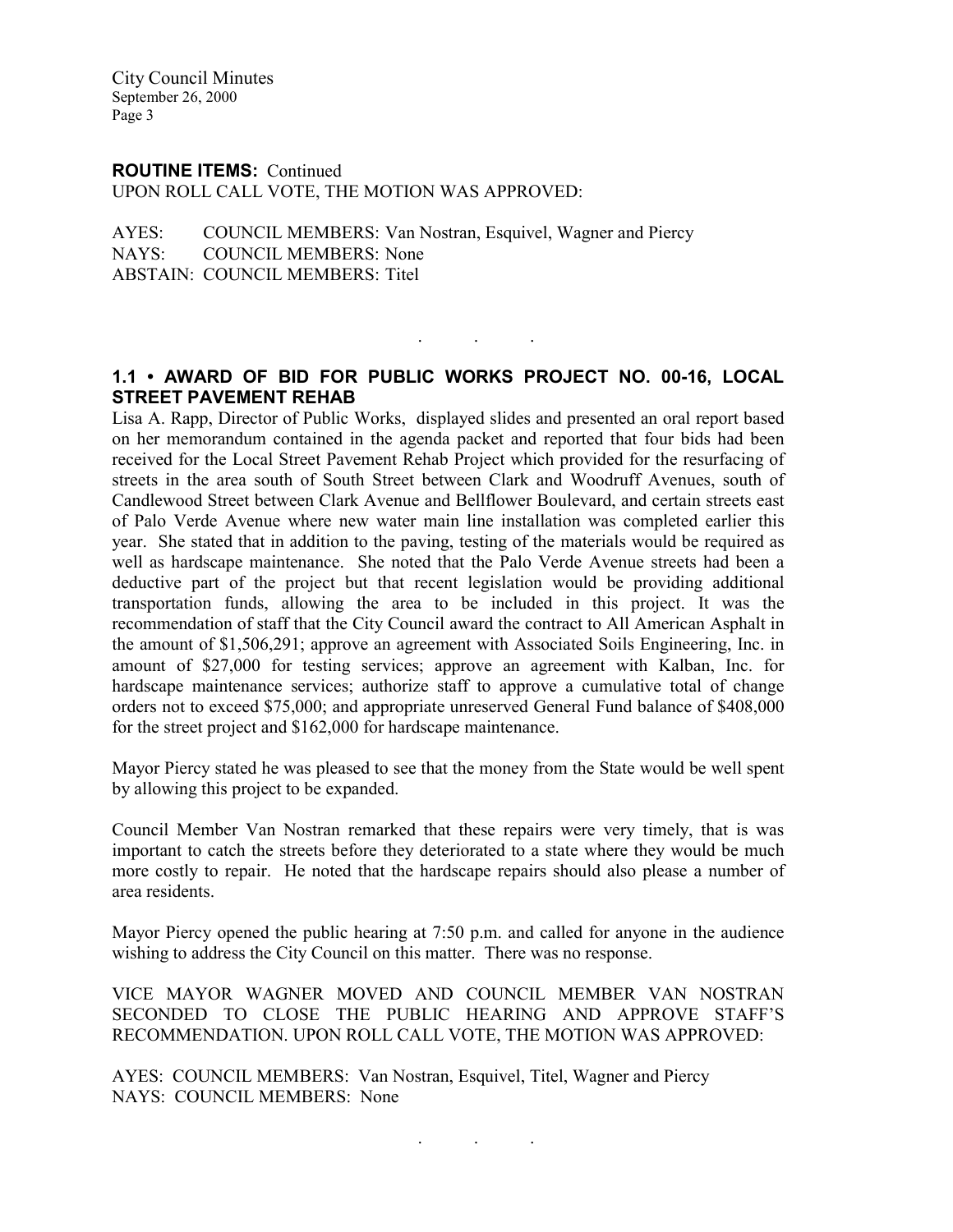## 3.1 • SKY KNIGHT MAINTENANCE AGREEMENT

Deputy City Manager Sandi Ruyle presented an oral report based on her memorandum contained in the agenda packet and reported the City's contractor for helicopter maintenance, Precision Helicopter, had made a business decision not to continue with their contract. Until an agreement with a replacement contractor could be established, AirFlite of Long Beach had agreed to provide interim maintenance services for the City's Sky Knight helicopters under the existing contract terms and amounts. It was the recommendation of staff that the City Council authorize the execution of an agreement with AirFlite for interim helicopter maintenance services.

Council Member Van Nostran inquired if the helicopters would have to be moved from their present location. Ms. Ruyle responded by stating that although a move would be necessary, the AirFlite hangar was located in the same area of the airport as the current hangar.

Responding to a question from Mayor Piercy, Ms. Ruyle stated that although AirFlite had only offered to provide interim services, if they later expressed an interest in contracting for ongoing maintenance, their qualifications would definitely make them a candidate worth consideration.

COUNCIL MEMBER VAN NOSTRAN MOVED AND VICE MAYOR WAGNER SECONDED TO APPROVE THE INTERIM AGREEMENT. UPON ROLL CALL VOTE, THE MOTION WAS APPROVED:

AYES: COUNCIL MEMBERS: Van Nostran, Esquivel, Titel, Wagner and Piercy NAYS: COUNCIL MEMBERS: None

# 3.2 • AWARD OF CONSTRUCTION CONTRACT FOR PUBLIC WORKS CONTRACT 00-15, WEINGART SENIOR CENTER RENOVATION PROJECT

. . .

The Director of Public Works presented an oral report based on her memorandum contained in the agenda packet and stated at its previous meeting, the City Council had authorized staff to negotiate a contract for the Weingart Senior Center Renovation Project. Staff had contacted three qualified general contractors and had received two quotations for the project. It was the recommendation of staff that the City Council adopt the plans, specifications, addendum and working details for the project; appropriate \$250,000 from the Park Dedication Fund; award the contract to Award Building Services in the amount of \$209,400.00; and authorize staff to approve a cumulative total of change orders not to exceed \$11,000.00.

COUNCIL MEMBER TITEL MOVED AND COUNCIL MEMBER ESQUIVEL SECONDED TO APPROVE STAFF'S RECOMMENDATION. UPON ROLL CALL VOTE, THE MOTION WAS APPROVED:

AYES: COUNCIL MEMBERS: Van Nostran, Esquivel, Titel, Wagner and Piercy NAYS: COUNCIL MEMBERS: None

 $\mathbf{r}$  .  $\mathbf{r}$  ,  $\mathbf{r}$  ,  $\mathbf{r}$  ,  $\mathbf{r}$  ,  $\mathbf{r}$  ,  $\mathbf{r}$  ,  $\mathbf{r}$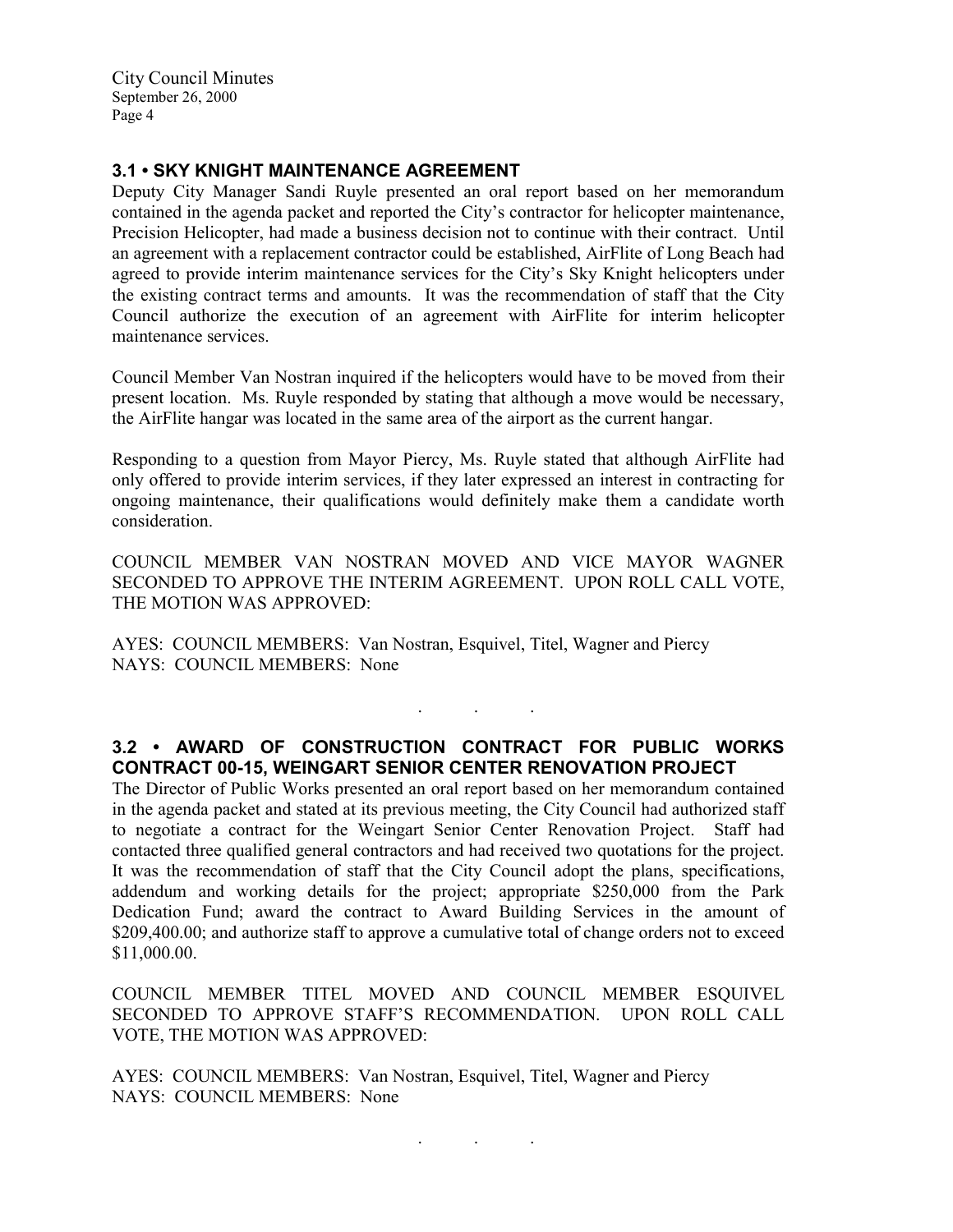# 3.3 • INTERGOVERNMENTAL RELATIONS COMMITTEE RECOMMENDATION – GENERAL ELECTION PROPOSITION 35 (USE OF CONTRACTORS TO PERFORM PUBLIC WORKS PROJECTS)

Assistant City Manager Michael Stover presented an oral report based on the memorandum contained in the agenda packet and reported that the League of California Cities had recently endorsed Proposition 35 on the November statewide ballot, which would allow State and local governments to contract for private architecture and engineering services. The Intergovernmental Relations Committee had reviewed the measure and recommended that the City Council join in its support.

RESOLUTION NO. 2000-72; A RESOLUTION OF THE CITY COUNCIL OF THE CITY OF LAKEWOOD IN SUPPORT OF PROPOSITION 35 RELATING TO USE OF PRIVATE CONTRACTORS IN STATE AND LOCAL GOVERNMENT CONSTRUCTION PROJECTS

COUNCIL MEMBER ESQUIVEL MOVED AND COUNCIL MEMBER VAN NOSTRAN SECONDED TO ADOPT RESOLUTION NO. 2000-72. UPON ROLL CALL VOTE, THE MOTION WAS APPROVED:

AYES: COUNCIL MEMBERS: Van Nostran, Esquivel, Titel, Wagner and Piercy NAYS: COUNCIL MEMBERS: None

Vice Mayor Wagner noted that the measure was supported by Cal Tax, a taxpayer's rights organization. He noted that while opposition to the measure was alleged to be included in a slate mailer by the Howard Jarvis organization, it really was in the best interests of the taxpayer to support the measure.

# 3.4 • PEERLESS WATER COMPANY MERGER WITH SOUTHERN CALIFORNIA WATER COMPANY

. . .

City Manager Howard Chambers stated this item was a follow up to action taken at the previous meeting regarding the Peerless Water Company merger. The staff had talks with the City of Paramount who was in the same situation, with about 100 service locations in their City that were part of the Peerless system. Paramount had filed an official protest with the Public Utilities Commission to be named as a party to the merger and seeking an order conditioning the merger on the transfer of services from Peerless to the City upon payment of fair market value of those services within their City. Paramount had expressed an interest in coordinating this effort with the City of Lakewood and staff was requesting authority to proceed with the cooperative effort.

The City Attorney advised that the City of Paramount had filed a protest and the PUC had recognized their right to negotiate and had granted a motion for leave to accept a late filing. The attorney representing Paramount, Mr. John Cavanaugh, had indicated that he would be willing to file these documents on behalf of the City of Lakewood as well. It was the recommendation of Mr. Todd, that the City Council retain Mr. Cavanaugh to handle the PUC filing on behalf of the City of Lakewood.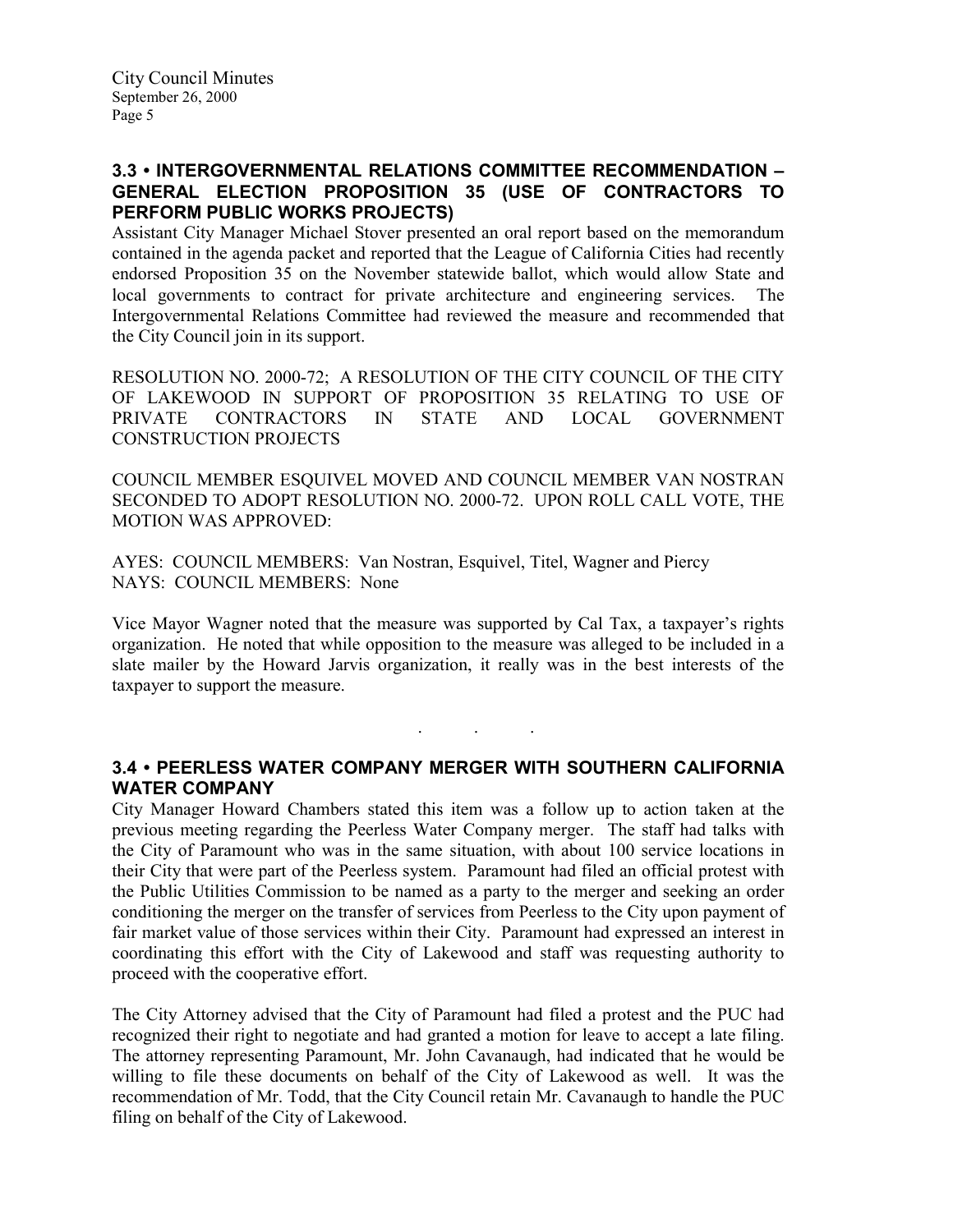# 3.4 • PEERLESS WATER COMPANY MERGER WITH SOUTHERN CALIFORNIA WATER COMPANY - Continued

Vice Mayor Wagner inquired if, in the normal operation of the PUC, there would be any advance indication of the decision to be given. The City Attorney responded by stating the hearing would be before an administrative judge and that while there would probably not be any prior indication of the decision before it became final, the decision could be appealed.

Vice Mayor Wagner stated the City should be prepared to initiate condemnation proceedings if the decision did not go in the City's favor and that the City Council should authorize the use of condemnation proceedings if it became apparent that the acquisition of the Lakewood portion of the system could not otherwise be accomplished.

The City Attorney assured the Council that condemnation proceedings did not involve tight deadlines that could be easily missed and therefore need not be considered an urgent matter. He stated that in fact, the process was very detailed and would require the City Council to adopt a resolution in order to proceed. He also advised that there was still the chance that the City could negotiate with Southern California Water Company for the purchase of the Lakewood portion of the system.

Council Member Titel stated that he supported Vice Mayor Wagner's position of not wanting to lose any opportunity to acquire the system and to signal that the Council was willing to initiate condemnation proceedings if necessary in order to protect Lakewood's residents. He also suggested that the Water Committee members be empowered to testify before the PUC if necessary.

VICE MAYOR WAGNER MOVED AND COUNCIL MEMBER ESQUIVEL SECONDED TO RETAIN JOHN CAVANAUGH TO FILE THE PROTEST WITH THE PUBLIC UTILITIES COMMISSION ON BEHALF OF THE CITY OF LAKEWOOD. UPON ROLL CALL VOTE, THE MOTION WAS APPROVED:

AYES: COUNCIL MEMBERS: Van Nostran, Esquivel, Titel, Wagner and Piercy NAYS: COUNCIL MEMBERS: None

The City Attorney clarified for Council Member Titel that although the City would have standing in the PUC case even without filing a protest, the filing would demonstrate a unified approach by the cities of Lakewood and Paramount.

Vice Mayor Wagner stated he wanted a clear understanding of the Council's direction to staff to proceed, through the appointed attorney Mr. Cavanaugh, with whatever actions were required to make the City of Lakewood a part of the merger action being presented to the PUC.

VICE MAYOR WAGNER MOVED AND COUNCIL MEMBER TITEL SECONDED TO DIRECT STAFF TO PROCEED WITH WHATEVER ACTION WAS REQUIRED TO ACQUIRE THE LAKEWOOD PORTION OF THE PEERLESS WATER SYSTEM EITHER THROUGH NEGOTIATION OR CONDEMNATION.